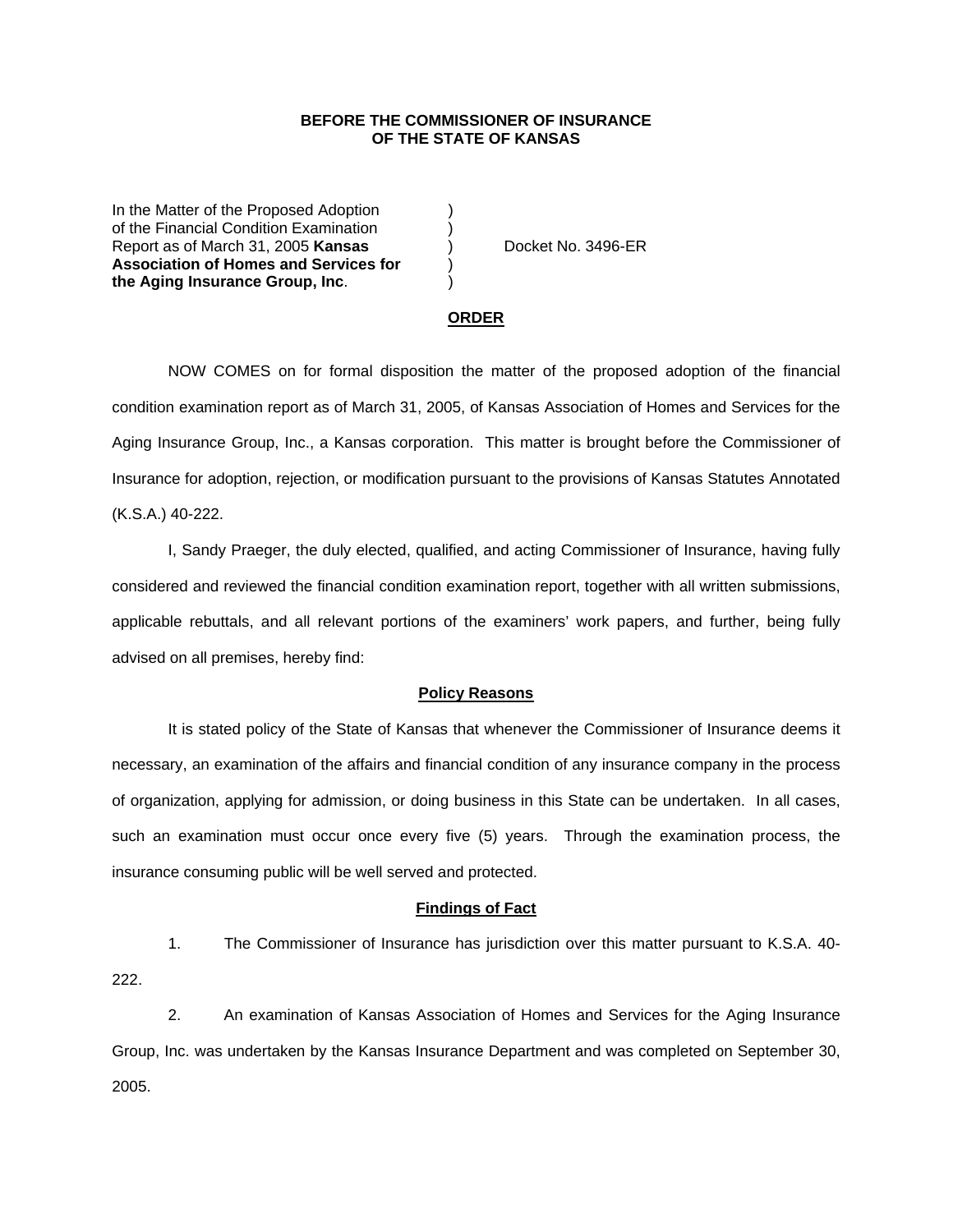3. The examiner-in-charge tendered and filed with the Kansas Insurance Department a verified written report of the examination within thirty (30) days following completion of the examination, to wit; September 30, 2005.

 4. Following receipt of the verified report, the Kansas Insurance Department transmitted the report to Kansas Association of Homes and Services for the Aging Insurance Group, Inc. on October 25, 2005, with a duly executed notice advising the company of its opportunity to prepare and submit to the Kansas Insurance Department a written submission or rebuttal with respect to any and all matters contained in the report. Kansas Association of Homes and Services for the Aging Insurance Group, Inc. was further advised that any written submission or rebuttal needed to be filed with the Kansas Insurance Department no later than thirty (30) days after receipt of the verified report.

 5. Kansas Association of Homes and Services for the Aging Insurance Group, Inc. filed a written acceptance of the verified report on November 14, 2005.

 6. Based upon the written submission tendered by Kansas Association of Homes and Services for the Aging Insurance Group, Inc., the company took no exceptions to matters contained in the verified report.

 7. Within thirty (30) days of the end of the time period allowed for written submission or rebuttal, the Commissioner of Insurance fully reviewed the report, together with all written submissions and rebuttals provided by Kansas Association of Homes and Services for the Aging Insurance Group, Inc.. The Commissioner of Insurance further reviewed all relevant workpapers.

 8. No other written submissions or rebuttals were submitted by Kansas Association of Homes and Services for the Aging Insurance Group, Inc.

## **Conclusion of Law**

9. K.S.A. 40-222(k)(2) provides:

"Within 30 days of the end of the period allowed for the receipt of written submissions or rebuttals, the commissioner shall fully consider and review the report, together with any written submissions or rebuttals and any relevant portions of the examiners workpapers and enter an order:

(A) Adopting the examination report as filed or with modification or corrections. If the examination report reveals that the company is operating in violation of any law, regulation or prior order of the commissioner, the commissioner may order the company to take any action the commissioner considers necessary and appropriate to cure such violations; or